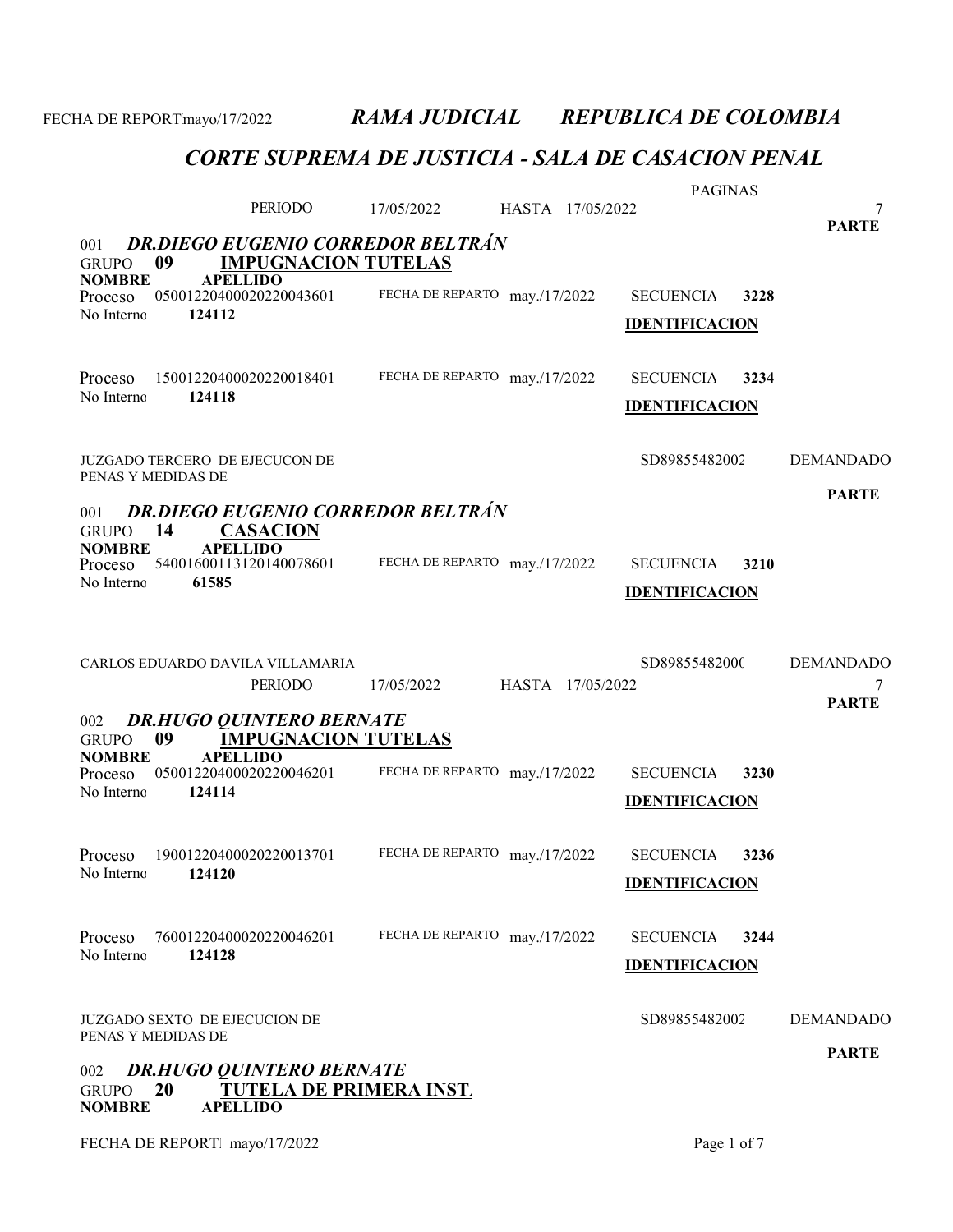| Proceso<br>No Interno                  | 11001020400020220100500<br>124103                                                       | FECHA DE REPARTO may./17/2022    | <b>PAGINAS</b><br><b>SECUENCIA</b><br>3218<br><b>IDENTIFICACION</b> |                   |
|----------------------------------------|-----------------------------------------------------------------------------------------|----------------------------------|---------------------------------------------------------------------|-------------------|
| Proceso<br>No Interno                  | 11001020400020220100900<br>124107                                                       | FECHA DE REPARTO may./17/2022    | <b>SECUENCIA</b><br>3222<br><b>IDENTIFICACION</b>                   |                   |
| DEL DISTRITO JUDI                      | SALA PENAL DEL TRIBUNAL SUPERIOR                                                        |                                  | SD89855482001                                                       | <b>DEMANDADO</b>  |
| 002<br><b>GRUPO</b><br><b>NOMBRE</b>   | <b>DR.HUGO QUINTERO BERNATE</b><br><b>COLISIONES DE TUTELA</b><br>21<br><b>APELLIDO</b> |                                  |                                                                     | <b>PARTE</b>      |
| Proceso<br>No Interno                  | 11001020400020220101200<br>124110                                                       | FECHA DE REPARTO may./17/2022    | <b>SECUENCIA</b><br>3225<br><b>IDENTIFICACION</b>                   |                   |
|                                        | <b>EMPRESA DE ACUEDUCTO Y</b><br>ALCANTARIULLADODE BOGOTA                               |                                  | SD89855482001                                                       | <b>DEMANDADO</b>  |
|                                        | PERIODO                                                                                 | HASTA 17/05/2022<br>17/05/2022   |                                                                     | 7<br><b>PARTE</b> |
| 003<br><b>GRUPO</b>                    | <b>DR.GERSON CHAVERRA CASTRO</b><br><b>IMPUGNACION TUTELAS</b><br>09                    |                                  |                                                                     |                   |
| <b>NOMBRE</b><br>Proceso<br>No Interno | <b>APELLIDO</b><br>41001220400020220011501<br>124124                                    | FECHA DE REPARTO may./17/2022    | <b>SECUENCIA</b><br>3240<br><b>IDENTIFICACION</b>                   |                   |
| Proceso<br>No Interno                  | 63001220400020220004101<br>124125                                                       | FECHA DE REPARTO may./17/2022    | <b>SECUENCIA</b><br>3241<br><b>IDENTIFICACION</b>                   |                   |
|                                        | FISCALIA 12 SECCIONAL DE CARTAGO                                                        |                                  | SD89855482002                                                       | <b>DEMANDADO</b>  |
| 003<br><b>GRUPO</b>                    | <b>DR.GERSON CHAVERRA CASTRO</b><br><b>TUTELA DE PRIMERA INST.</b><br>20                |                                  |                                                                     | <b>PARTE</b>      |
| <b>NOMBRE</b><br>Proceso<br>No Interno | <b>APELLIDO</b><br>11001020400020220100300<br>124101                                    | FECHA DE REPARTO may./17/2022    | 3216<br><b>SECUENCIA</b><br><b>IDENTIFICACION</b>                   |                   |
| Proceso<br>No Interno                  | 11001020400020220101000<br>124108                                                       | FECHA DE REPARTO<br>may./17/2022 | 3223<br><b>SECUENCIA</b>                                            |                   |
|                                        |                                                                                         |                                  | <b>IDENTIFICACION</b>                                               |                   |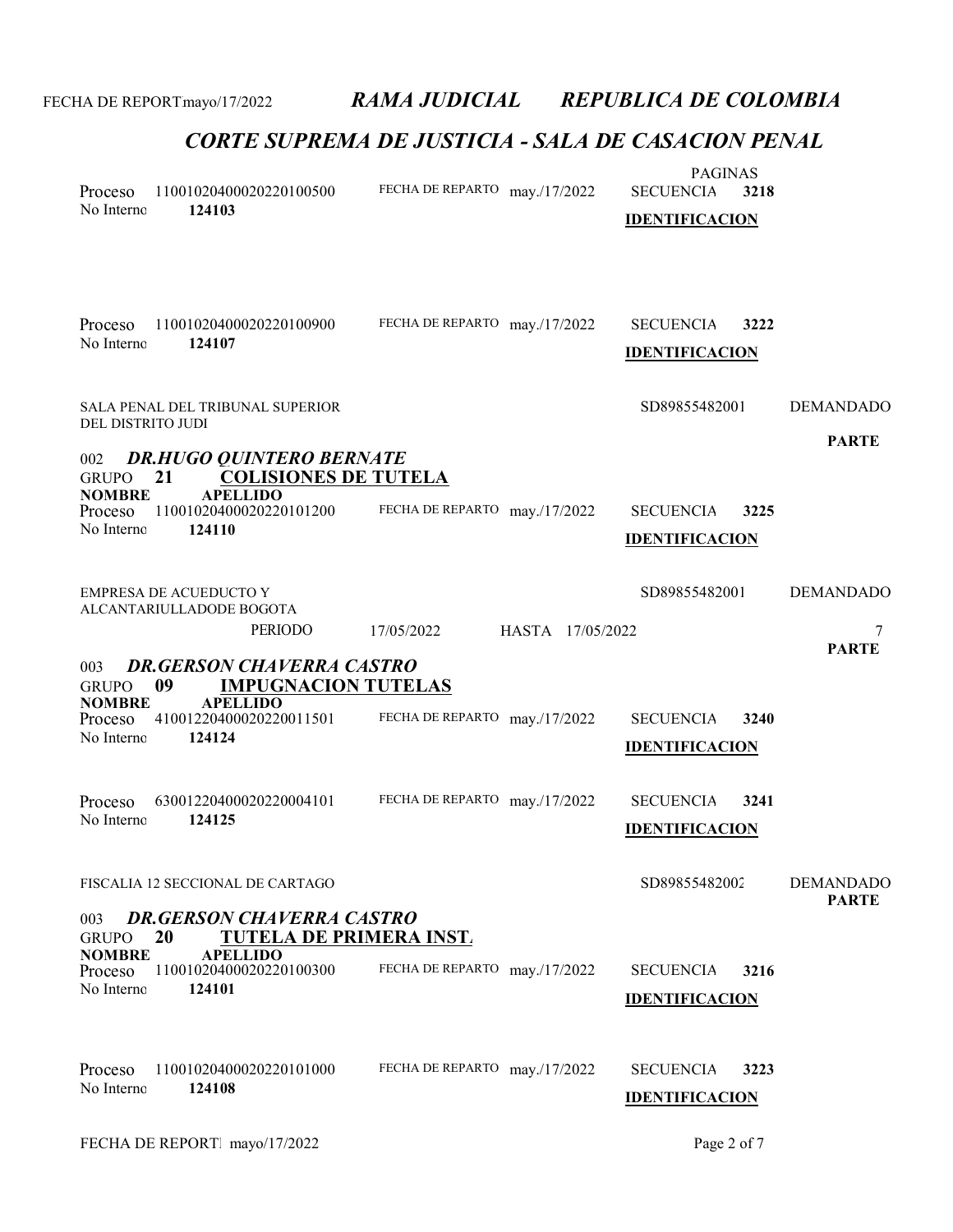|                                          |                                                                                    |                               |                  | <b>PAGINAS</b>                            |      |                       |
|------------------------------------------|------------------------------------------------------------------------------------|-------------------------------|------------------|-------------------------------------------|------|-----------------------|
| SALA DE CASACIO                          | SALA DE DESCONGESTION NO. 2 DE LA                                                  |                               |                  | SD89855482001                             |      | <b>DEMANDADO</b>      |
|                                          | <b>PERIODO</b>                                                                     | 17/05/2022                    | HASTA 17/05/2022 |                                           |      | 7                     |
| 004<br><b>GRUPO</b>                      | DR.FABIO OSPITIA GARZÓN<br>09<br><b>IMPUGNACION TUTELAS</b>                        |                               |                  |                                           |      | <b>PARTE</b>          |
| <b>NOMBRE</b><br>Proceso<br>No Interno   | <b>APELLIDO</b><br>11001220400020220159101<br>124115                               | FECHA DE REPARTO may./17/2022 |                  | <b>SECUENCIA</b><br><b>IDENTIFICACION</b> | 3231 |                       |
| Proceso                                  | 73001220400020220035401                                                            | FECHA DE REPARTO may./17/2022 |                  | <b>SECUENCIA</b>                          | 3243 |                       |
| No Interno                               | 124127                                                                             |                               |                  | <b>IDENTIFICACION</b>                     |      |                       |
| ESPECIALIZADO D                          | JUZGADO PRIMERO PENAL DEL CIRCUITO                                                 |                               |                  | SD89855482002                             |      | <b>DEMANDADO</b>      |
| 004                                      | <b>DR.FABIO OSPITIA GARZÓN</b>                                                     |                               |                  |                                           |      | <b>PARTE</b>          |
| <b>GRUPO</b><br><b>NOMBRE</b><br>Proceso | 20<br><b>TUTELA DE PRIMERA INST.</b><br><b>APELLIDO</b><br>11001020400020220100400 | FECHA DE REPARTO may./17/2022 |                  | <b>SECUENCIA</b>                          | 3217 |                       |
| No Interno                               | 124102                                                                             |                               |                  | <b>IDENTIFICACION</b>                     |      |                       |
| DEL DISTRITO JUDI                        | SALA PENAL DEL TRIBUNAL SUPERIOR                                                   |                               |                  | SD89855482001                             |      | <b>DEMANDADO</b>      |
| 004<br><b>GRUPO</b>                      | <b>DR.FABIO OSPITIA GARZÓN</b><br>DEFINICION DE COMPETEN<br>33                     |                               |                  |                                           |      | <b>PARTE</b>          |
| <b>NOMBRE</b><br>Proceso<br>No Interno   | <b>APELLIDO</b><br>11001600000020220045201<br>61587                                | FECHA DE REPARTO may./17/2022 |                  | <b>SECUENCIA</b>                          | 3212 |                       |
|                                          |                                                                                    |                               |                  | <b>IDENTIFICACION</b>                     |      |                       |
|                                          | YIMMY ALEXANDER FAJARDO AVILA<br>PERIODO                                           | 17/05/2022                    | HASTA 17/05/2022 | SD89855482001                             |      | <b>DEMANDADO</b><br>7 |
| 005<br><b>GRUPO</b>                      | <b>DR.LUIS ANTONIO HERNANDEZ BARBOSA</b><br>09                                     |                               |                  |                                           |      | <b>PARTE</b>          |
| <b>NOMBRE</b><br>Proceso<br>No Interno   | <b>IMPUGNACION TUTELAS</b><br><b>APELLIDO</b><br>05001220400020220044001<br>124113 | FECHA DE REPARTO may./17/2022 |                  | <b>SECUENCIA</b>                          | 3229 |                       |
|                                          |                                                                                    |                               |                  | <b>IDENTIFICACION</b>                     |      |                       |
| Proceso<br>No Interno                    | 41001220400020220011401<br>124123                                                  | FECHA DE REPARTO may./17/2022 |                  | <b>SECUENCIA</b><br><b>IDENTIFICACION</b> | 3239 |                       |
|                                          |                                                                                    |                               |                  |                                           |      |                       |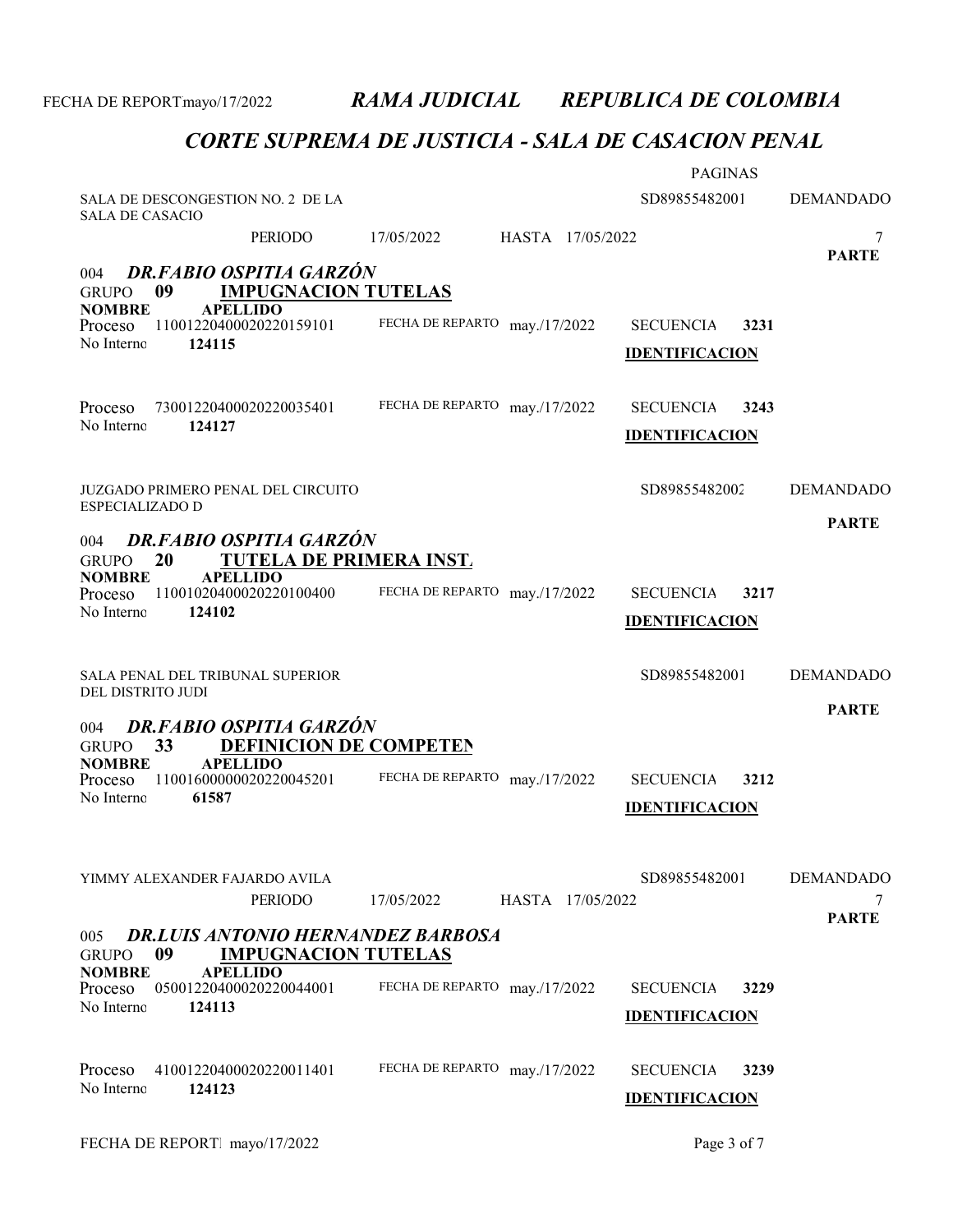| 81001220800020220002001<br>Proceso<br>No Interno<br>124130                                                                                                                           | FECHA DE REPARTO may./17/2022                                   | <b>PAGINAS</b><br><b>SECUENCIA</b><br>3246<br><b>IDENTIFICACION</b> |                                  |
|--------------------------------------------------------------------------------------------------------------------------------------------------------------------------------------|-----------------------------------------------------------------|---------------------------------------------------------------------|----------------------------------|
| JUZGADO SEGUNDO PENAL MUNICIPAL<br>DE ADOLESCENTES DE                                                                                                                                |                                                                 | SD89855482002                                                       | <b>DEMANDADO</b><br><b>PARTE</b> |
| <b>DR.LUIS ANTONIO HERNANDEZ BARBOSA</b><br>005<br><b>20</b><br>GRUPO<br><b>NOMBRE</b><br><b>APELLIDO</b><br>11001020400020220101100<br>Proceso<br>No Interno<br>124109              | <b>TUTELA DE PRIMERA INST.</b><br>FECHA DE REPARTO may./17/2022 | <b>SECUENCIA</b><br>3224<br><b>IDENTIFICACION</b>                   |                                  |
| SALA DE CASACION LABORAL DE LA<br>CORTE SUPREMA DE J                                                                                                                                 |                                                                 | SD89855482001                                                       | <b>DEMANDADO</b><br><b>PARTE</b> |
| <b>DR.LUIS ANTONIO HERNANDEZ BARBOSA</b><br>005<br>33<br>GRUPO<br><b>NOMBRE</b><br><b>APELLIDO</b><br>11001600009720190004602<br>Proceso<br>No Interno<br>61588                      | <b>DEFINICION DE COMPETEN</b><br>FECHA DE REPARTO may./17/2022  | <b>SECUENCIA</b><br>3213<br><b>IDENTIFICACION</b>                   |                                  |
| FRANKLIN BENJAMIN BROCHERO<br>RAMIREZ                                                                                                                                                |                                                                 | 84033652                                                            | <b>DEMANDADO</b>                 |
| PERIODO                                                                                                                                                                              | HASTA 17/05/2022<br>17/05/2022                                  |                                                                     | 7<br><b>PARTE</b>                |
| DRA.MYRIAM AVILA ROLDAN<br>006<br><b>IMPUGNACION TUTELAS</b><br>09<br><b>GRUPO</b><br><b>NOMBRE</b><br><b>APELLIDO</b><br>11001220400020220171401<br>Proceso<br>No Interno<br>124116 | FECHA DE REPARTO may./17/2022                                   | 3232<br><b>SECUENCIA</b><br><b>IDENTIFICACION</b>                   |                                  |
| Proceso<br>20001220400320220028201<br>No Interno<br>124121                                                                                                                           | FECHA DE REPARTO may./17/2022                                   | 3237<br><b>SECUENCIA</b><br><b>IDENTIFICACION</b>                   |                                  |
| JUZGADO QUINTO PENAL DEL CIRCUITO<br>CON FUNCION DE C<br>DRA.MYRIAM AVILA ROLDAN<br>006<br><b>GRUPO</b><br>14<br><b>CASACION</b><br><b>APELLIDO</b><br><b>NOMBRE</b>                 |                                                                 | SD89855482002                                                       | <b>DEMANDADO</b><br><b>PARTE</b> |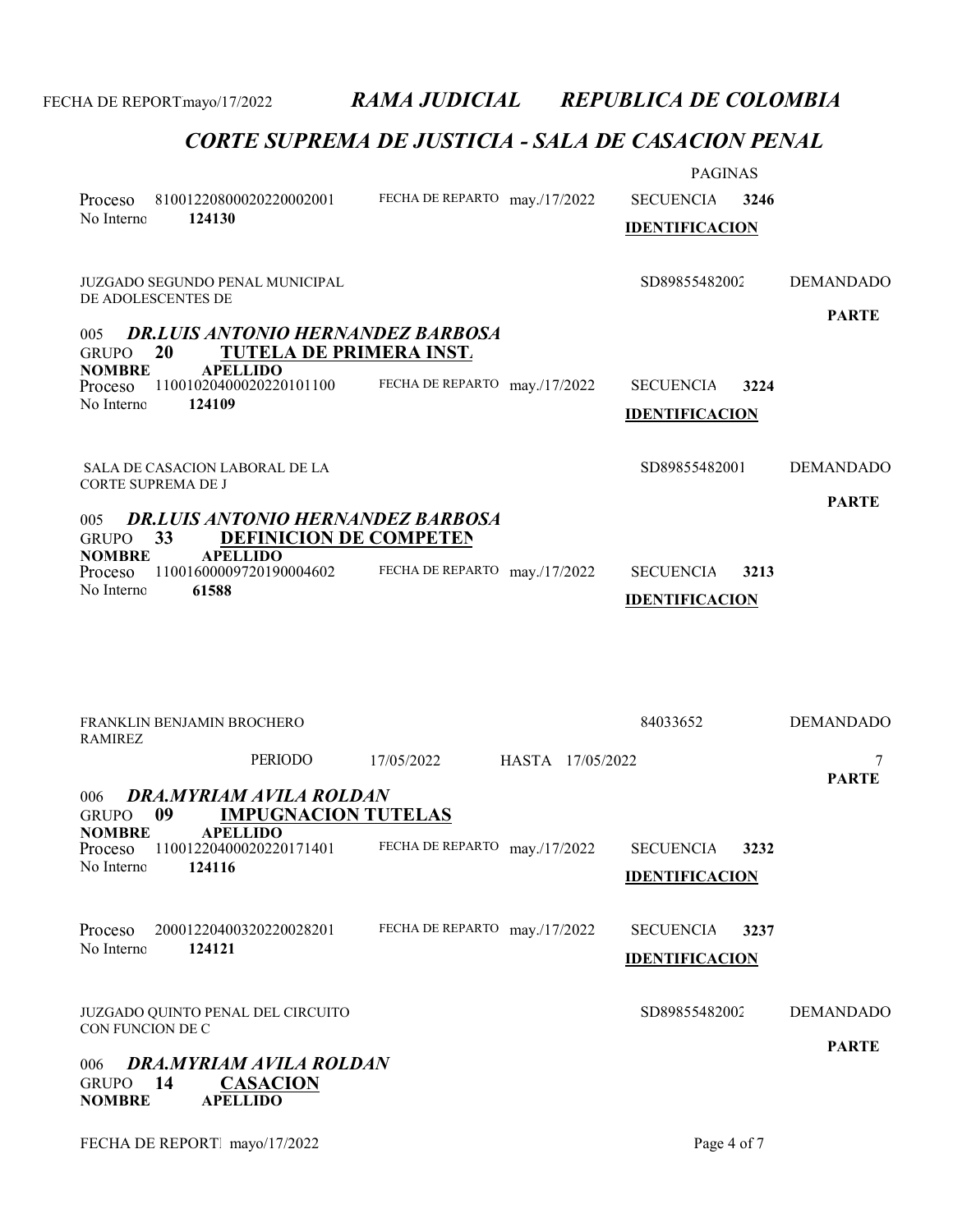| Proceso<br>No Interno                                  | 11001224600020155889601<br>61590                                                             | FECHA DE REPARTO may./17/2022  | <b>PAGINAS</b><br><b>SECUENCIA</b><br>3227<br><b>IDENTIFICACION</b> |                                  |
|--------------------------------------------------------|----------------------------------------------------------------------------------------------|--------------------------------|---------------------------------------------------------------------|----------------------------------|
| 006                                                    | DAVID EDUARDO TERRAZA MANZANO<br>DRA.MYRIAM AVILA ROLDAN                                     |                                | 1124050415                                                          | <b>DEMANDADO</b><br><b>PARTE</b> |
| <b>GRUPO</b><br><b>NOMBRE</b><br>Proceso<br>No Interno | 20<br><b>TUTELA DE PRIMERA INST.</b><br><b>APELLIDO</b><br>11001020400020220100600<br>124104 | FECHA DE REPARTO may./17/2022  | <b>SECUENCIA</b><br>3219<br><b>IDENTIFICACION</b>                   |                                  |
| DEL DISTRITO JUDI                                      | SALA PENAL DEL TRIBUNAL SUPERIOR                                                             |                                | SD89855482001                                                       | <b>DEMANDADO</b>                 |
| 006<br><b>GRUPO</b>                                    | DRA.MYRIAM AVILA ROLDAN<br>27<br><b>INCIDENTE DESACATO</b>                                   |                                |                                                                     | <b>PARTE</b>                     |
| <b>NOMBRE</b><br>Proceso<br>No Interno                 | <b>APELLIDO</b><br>11001023000020220054802<br>124111                                         | FECHA DE REPARTO may./17/2022  | <b>SECUENCIA</b><br>3226<br><b>IDENTIFICACION</b>                   |                                  |
|                                                        | LA NACIÓN - RAMA JUDICIAL -<br>DIRECCION EJECUTIVA DE                                        |                                | SD89855482001                                                       | <b>DEMANDADO</b>                 |
|                                                        | <b>PERIODO</b>                                                                               | HASTA 17/05/2022<br>17/05/2022 |                                                                     | 7<br><b>PARTE</b>                |
| 007<br><b>GRUPO</b>                                    | <b>DR.JOSE FRANCISCO ACUÑA VIZCAYA</b><br>09<br><b>IMPUGNACION TUTELAS</b>                   |                                |                                                                     |                                  |
| <b>NOMBRE</b><br>Proceso<br>No Interno                 | <b>APELLIDO</b><br>15001220400020220018301<br>124117                                         | FECHA DE REPARTO may./17/2022  | <b>SECUENCIA</b><br>3233<br><b>IDENTIFICACION</b>                   |                                  |
|                                                        | <b>JUZGADO PRIMERO DE EJECUCION DE</b><br>PENAS Y MEDIDAS DE                                 |                                | SD89855482002                                                       | <b>DEMANDADO</b>                 |
| 007<br><b>GRUPO</b>                                    | <b>DR.JOSE FRANCISCO ACUÑA VIZCAYA</b><br>20<br><b>TUTELA DE PRIMERA INST.</b>               |                                |                                                                     | <b>PARTE</b>                     |
| <b>NOMBRE</b><br>Proceso<br>No Interno                 | <b>APELLIDO</b><br>11001020400020220100200<br>124100                                         | FECHA DE REPARTO may./17/2022  | <b>SECUENCIA</b><br>3215<br><b>IDENTIFICACION</b>                   |                                  |
| Proceso<br>No Interno                                  | 11001020400020220100700<br>124105                                                            | FECHA DE REPARTO may./17/2022  | <b>SECUENCIA</b><br>3220<br><b>IDENTIFICACION</b>                   |                                  |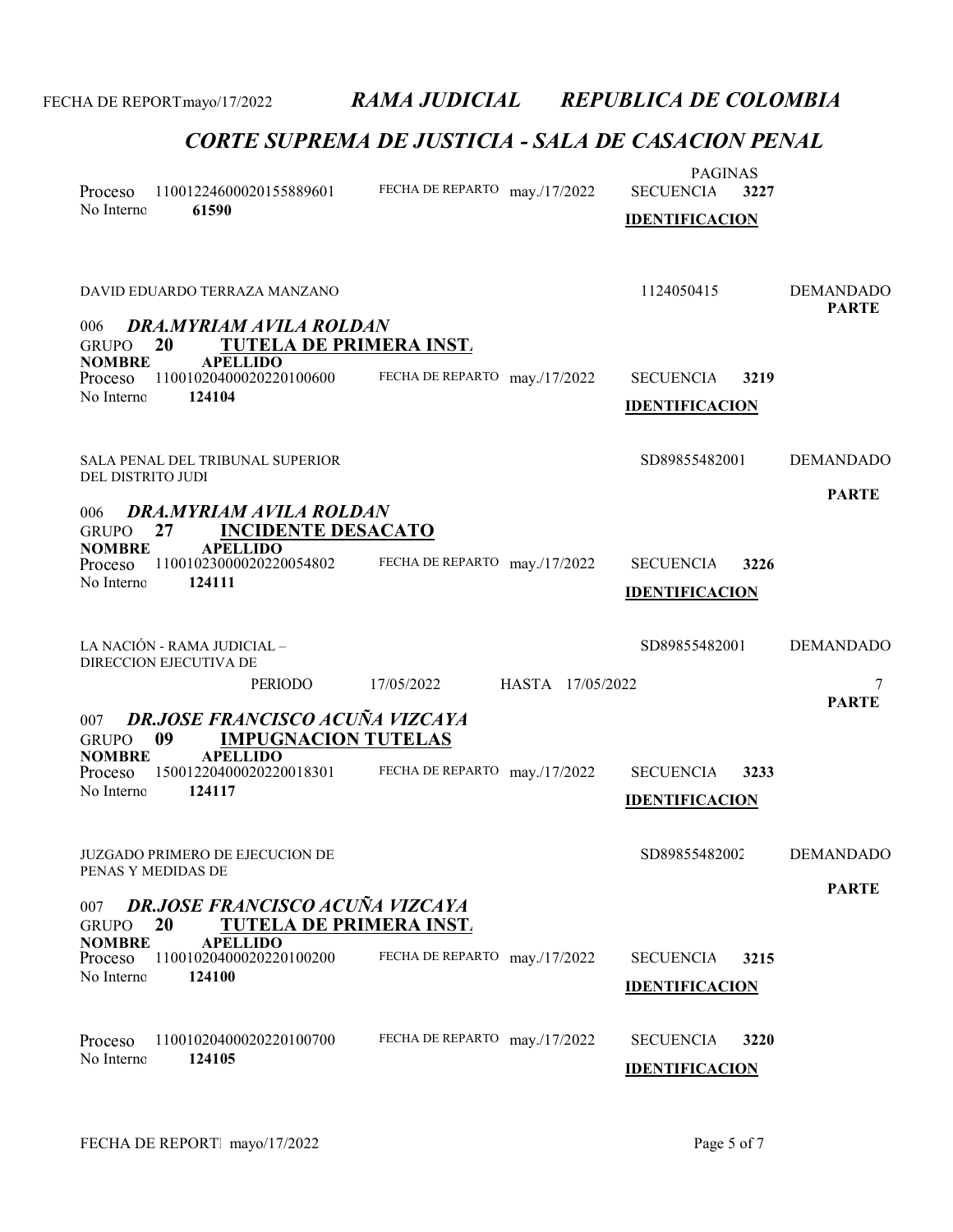| DEL DISTRITOI JUD                          | SALA PENAL DEL TRIBUNAL SUPERIOR                                                   |                               |                  | <b>PAGINAS</b><br>SD89855482001 |      | <b>DEMANDADO</b>                 |
|--------------------------------------------|------------------------------------------------------------------------------------|-------------------------------|------------------|---------------------------------|------|----------------------------------|
|                                            | PERIODO                                                                            | 17/05/2022                    | HASTA 17/05/2022 |                                 |      | 7                                |
| 008<br>08<br><b>GRUPO</b><br><b>NOMBRE</b> | DRA, PATRICIA SALAZAR CUELLAR<br><b>IMPEDIMENTOS Y RECUSA</b><br><b>APELLIDO</b>   |                               |                  |                                 |      | <b>PARTE</b>                     |
| Proceso<br>No Interno                      | 11001224600020185890401<br>61589                                                   | FECHA DE REPARTO may./17/2022 |                  | <b>SECUENCIA</b>                | 3214 |                                  |
|                                            |                                                                                    |                               |                  | <b>IDENTIFICACION</b>           |      |                                  |
|                                            | LEONARO ANCIZAR ALVAREZ JURADO                                                     |                               |                  | SD89855482001                   |      | <b>DEMANDADO</b><br><b>PARTE</b> |
| 008<br>09<br><b>GRUPO</b>                  | DRA.PATRICIA SALAZAR CUELLAR<br><b>IMPUGNACION TUTELAS</b>                         |                               |                  |                                 |      |                                  |
| <b>NOMBRE</b><br>Proceso                   | <b>APELLIDO</b><br>25000220400020220024801                                         | FECHA DE REPARTO may./17/2022 |                  | <b>SECUENCIA</b>                | 3238 |                                  |
| No Interno                                 | 124122                                                                             |                               |                  | <b>IDENTIFICACION</b>           |      |                                  |
|                                            |                                                                                    |                               |                  |                                 |      |                                  |
| Proceso<br>No Interno                      | 70001220400020220001901<br>124126                                                  | FECHA DE REPARTO may./17/2022 |                  | <b>SECUENCIA</b>                | 3242 |                                  |
|                                            |                                                                                    |                               |                  | <b>IDENTIFICACION</b>           |      |                                  |
| <b>UNION</b>                               | JUZGADO PROMISCUO MUNICIPAL DE LA                                                  |                               |                  | SD89855482002                   |      | <b>DEMANDADO</b>                 |
| 008                                        | DRA.PATRICIA SALAZAR CUELLAR                                                       |                               |                  |                                 |      | <b>PARTE</b>                     |
| 14<br><b>GRUPO</b><br><b>NOMBRE</b>        | <b>CASACION</b><br><b>APELLIDO</b>                                                 |                               |                  |                                 |      |                                  |
| Proceso<br>No Interno                      | 05001600003620130639701                                                            | FECHA DE REPARTO may./17/2022 |                  | <b>SECUENCIA</b>                | 3209 |                                  |
|                                            | 61584                                                                              |                               |                  | <b>IDENTIFICACION</b>           |      |                                  |
|                                            | CARLOS MAURICIO LOAIZA LOAIZA                                                      |                               |                  | SD89855482000                   |      | <b>DEMANDADO</b>                 |
|                                            | PERIODO                                                                            | 17/05/2022                    | HASTA 17/05/2022 |                                 |      |                                  |
| 009<br>02<br><b>GRUPO</b>                  | DR.FERNANDO LEON BOLAÑOS PALACIOS<br><b>REVISIONES</b>                             |                               |                  |                                 |      | <b>PARTE</b>                     |
| <b>NOMBRE</b><br>Proceso                   | <b>APELLIDO</b><br>11001020400020220100100                                         | FECHA DE REPARTO may./17/2022 |                  | <b>SECUENCIA</b>                | 3208 |                                  |
| No Interno                                 | 61583                                                                              |                               |                  | <b>IDENTIFICACION</b>           |      |                                  |
|                                            | EDWARD ALFONSO QUIJANO SAAVEDRA                                                    |                               |                  | 1098702233                      |      | <b>DEMANDADO</b><br><b>PARTE</b> |
| 009<br>09<br><b>GRUPO</b><br><b>NOMBRE</b> | DR.FERNANDO LEON BOLAÑOS PALACIOS<br><b>IMPUGNACION TUTELAS</b><br><b>APELLIDO</b> |                               |                  |                                 |      |                                  |
|                                            |                                                                                    |                               |                  |                                 |      |                                  |